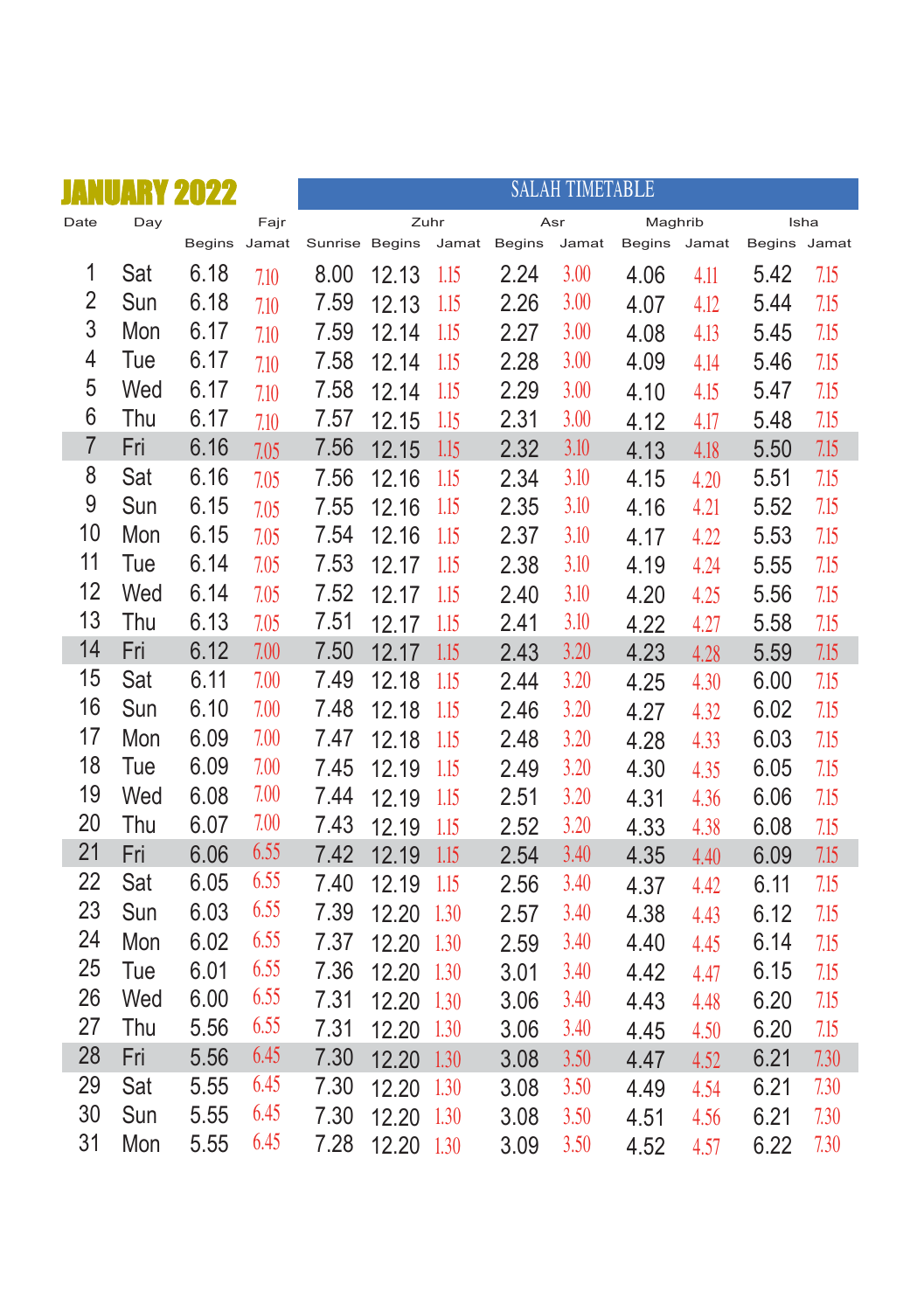

| Date           | Day |               | Fajr  |         |               | Zuhr  |               | Asr   |        | Maghrib |              | Isha |
|----------------|-----|---------------|-------|---------|---------------|-------|---------------|-------|--------|---------|--------------|------|
|                |     | <b>Begins</b> | Jamat | Sunrise | <b>Begins</b> | Jamat | <b>Begins</b> | Jamat | Begins | Jamat   | Begins Jamat |      |
| 1              | Tue | 5.51          | 6.45  | 7.28    | 12.20         | 1.30  | 3.10          | 3.50  | 4.54   | 4.59    | 6.23         | 7.30 |
| $\overline{2}$ | Wed | 5.51          | 6.45  | 7.27    | 12.20         | 1.30  | 3.11          | 3.50  | 4.56   | 5.01    | 6.25         | 7.30 |
| 3              | Thu | 5.50          | 6.45  | 7.25    | 12.21         | 1.30  | 3.13          | 3.50  | 4.58   | 5.03    | 6.27         | 7.30 |
| $\overline{4}$ | Fri | 5.49          | 6.30  | 7.23    | 12.21         | 1.30  | 3.14          | 4.00  | 5.00   | 5.05    | 6.28         | 7.30 |
| 5              | Sat | 5.47          | 6.30  | 7.21    | 12.21         | 1.30  | 3.16          | 4.00  | 5.01   | 5.06    | 6.30         | 7.30 |
| 6              | Sun | 5.46          | 6.30  | 7.19    | 12.21         | 1.30  | 3.18          | 4.00  | 5.03   | 5.08    | 6.31         | 7.30 |
| $\overline{7}$ | Mon | 5.44          | 6.30  | 7.17    | 12.21         | 1.30  | 3.20          | 4.00  | 5.05   | 5.10    | 6.33         | 7.30 |
| 8              | Tue | 5.43          | 6.30  | 7.16    | 12.21         | 1.30  | 3.21          | 4.00  | 5.07   | 5.12    | 6.35         | 7.30 |
| 9              | Wed | 5.41          | 6.30  | 7.14    | 12.21         | 1.30  | 3.23          | 4.00  | 5.09   | 5.14    | 6.36         | 7.30 |
| 10             | Thu | 5.39          | 6.30  | 7.12    | 12.21         | 1.30  | 3.25          | 4.00  | 5.11   | 5.16    | 6.38         | 7.30 |
| 11             | Fri | 5.37          | 6.15  | 7.10    | 12.21         | 1.30  | 3.26          | 4.15  | 5.12   | 5.17    | 6.40         | 7.45 |
| 12             | Sat | 5.36          | 6.15  | 7.08    | 12.20         | 1.30  | 3.28          | 4.15  | 5.14   | 5.19    | 6.41         | 7.45 |
| 13             | Sun | 5.34          | 6.15  | 7.06    | 12.20         | 1.30  | 3.30          | 4.15  | 5.16   | 5.21    | 6.43         | 7.45 |
| 14             | Mon | 5.32          | 6.15  | 7.04    | 12.20         | 1.30  | 3.31          | 4.15  | 5.18   | 5.23    | 6.45         | 7.45 |
| 15             | Tue | 5.30          | 6.15  | 7.02    | 12.20         | 1.30  | 3.33          | 4.15  | 5.20   | 5.25    | 6.46         | 7.45 |
| 16             | Wed | 5.28          | 6.15  | 7.00    | 12.20         | 1.30  | 3.35          | 4.15  | 5.21   | 5.26    | 6.48         | 7.45 |
| 17             | Thu | 5.26          | 6.15  | 6.58    | 12.20         | 1.30  | 3.36          | 4.15  | 5.23   | 5.28    | 6.50         | 7.45 |
| 18             | Fri | 5.24          | 6.00  | 6.56    | 12.20         | 1.30  | 3.38          | 4.25  | 5.25   | 5.30    | 6.51         | 8.00 |
| 19             | Sat | 5.23          | 6.00  | 6.54    | 12.20         | 1.30  | 3.39          | 4.25  | 5.27   | 5.32    | 6.53         | 8.00 |
| 20             | Sun | 5.22          | 6.00  | 6.52    | 12.20         | 1.30  | 3.41          | 4.25  | 5.29   | 5.34    | 6.55         | 8.00 |
| 21             | Mon | 5.19          | 6.00  | 6.50    | 12.20         | 1.30  | 3.43          | 4.25  | 5.30   | 5.35    | 6.56         | 8.00 |
| 22             | Tue | 5.17          | 6.00  | 6.48    | 12.19         | 1.30  | 3.44          | 4.25  | 5.32   | 5.37    | 6.58         | 8.00 |
| 23             | Wed | 5.14          | 6.00  | 6.46    | 12.19         | 1.30  | 3.46          | 4.25  | 5.34   | 5.39    | 7.00         | 8.00 |
| 24             | Thu | 5.12          | 6.00  | 6.44    | 12.19         | 1.30  | 3.47          | 4.25  | 5.36   | 5.41    | 7.02         | 8.00 |
| 25             | Fri | 5.10          | 5.40  | 6.40    | 12.19         | 1.30  | 3.49          | 4.30  | 5.38   | 5.43    | 7.04         | 8.10 |
| 26             | Sat | 5.07          | 5.40  | 6.37    | 12.19         | 1.30  | 3.53          | 4.30  | 5.39   | 5.44    | 7.06         | 8.10 |
| 27             | Sun | 5.07          | 5.40  | 6.37    | 12.19         | 1.30  | 3.53          | 4.30  | 5.41   | 5.46    | 7.06         | 8.10 |
| 28             | Mon | 5.01          | 5.40  | 6.32    | 12.18         | 1.30  | 3.56          | 4.30  | 5.44   | 5.49    | 7.09         | 8.10 |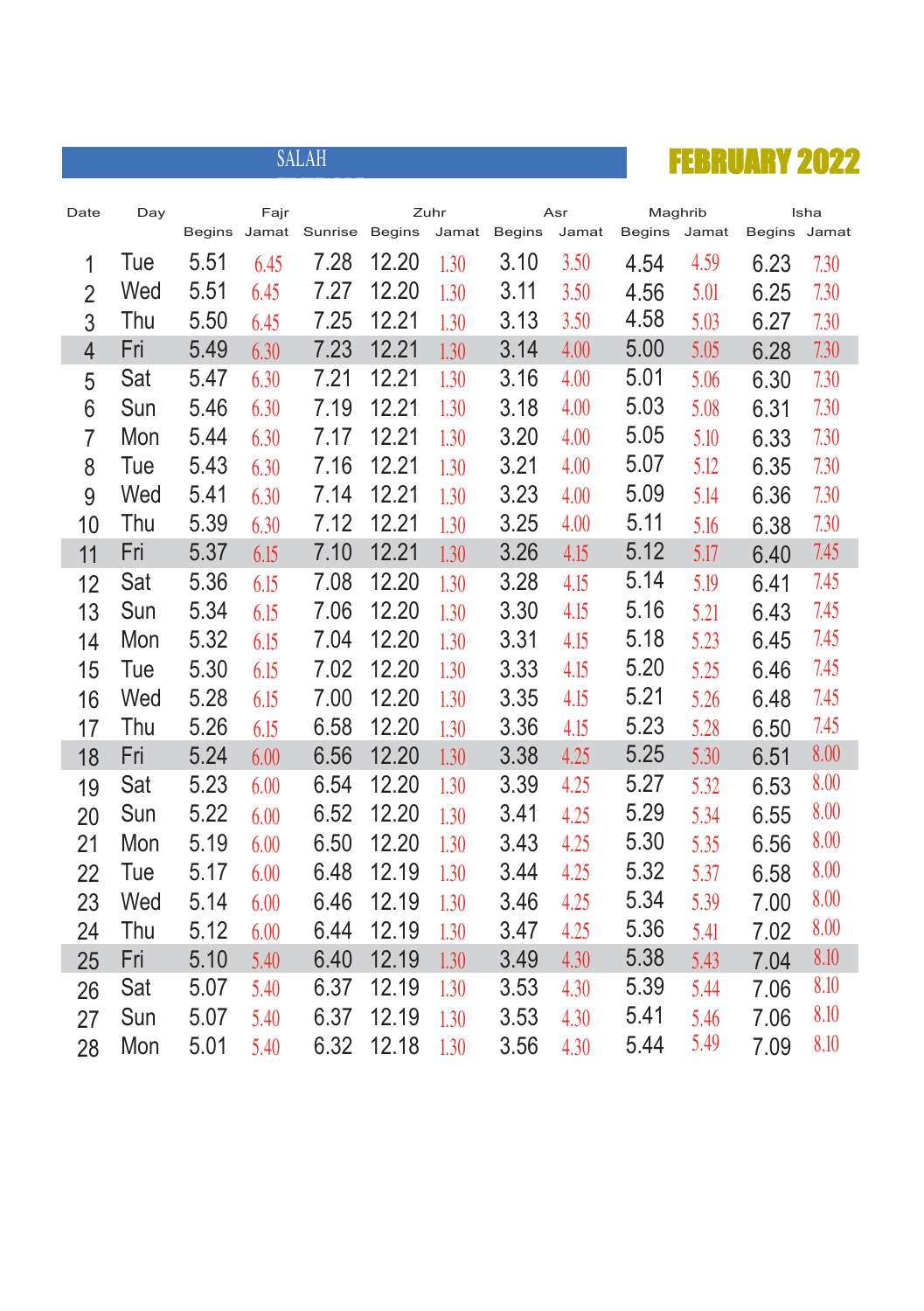|                | Η   |        |       |                |       |       |               | <b>SALAH TIMETABLE</b> |         |       |              |      |
|----------------|-----|--------|-------|----------------|-------|-------|---------------|------------------------|---------|-------|--------------|------|
| Date           | Day |        | Fajr  |                |       | Zuhr  |               | Asr                    | Maghrib |       |              | Isha |
|                |     | Begins | Jamat | Sunrise Begins |       | Jamat | <b>Begins</b> | Jamat                  | Begins  | Jamat | Begins Jamat |      |
| 1              | Tue | 4.59   | 5.40  | 6.30           | 12.18 | 1.30  | 3.58          | 4.30                   | 5.45    | 5.50  | 7.11         | 8.10 |
| $\overline{2}$ | Wed | 4.57   | 5.40  | 6.28           | 12.18 | 1.30  | 3.59          | 4.30                   | 5.47    | 5.52  | 7.12         | 8.10 |
| 3              | Thu | 4.55   | 5.40  | 6.25           | 12.17 | 1.30  | 4.01          | 4.30                   | 5.48    | 5.53  | 7.14         | 8.10 |
| $\overline{4}$ | Fri | 4.52   | 5.25  | 6.23           | 12.17 | 1.30  | 4.02          | 4.40                   | 5.50    | 5.55  | 7.16         | 8.15 |
| 5              | Sat | 4.50   | 5.25  | 6.21           | 12.17 | 1.30  | 4.03          | 4.40                   | 5.52    | 5.57  | 7.18         | 8.15 |
| 6              | Sun | 4.48   | 5.25  | 6.19           | 12.17 | 1.30  | 4.05          | 4.40                   | 5.54    | 5.59  | 7.19         | 8.15 |
| $\overline{7}$ | Mon | 4.45   | 5.25  | 6.17           | 12.17 | 1.30  | 4.06          | 4.40                   | 5.56    | 6.01  | 7.21         | 8.15 |
| 8              | Tue | 4.43   | 5.25  | 6.14           | 12.16 | 1.30  | 4.08          | 4.40                   | 5.58    | 6.03  | 7.23         | 8.15 |
| 9              | Wed | 4.41   | 5.25  | 6.12           | 12.16 | 1.30  | 4.09          | 4.40                   | 6.00    | 6.05  | 7.25         | 8.15 |
| 10             | Thu | 4.38   | 5.25  | 6.10           | 12.16 | 1.30  | 4.11          | 4.40                   | 6.02    | 6.07  | 7.26         | 8.15 |
| 11             | Fri | 4.36   | 5.10  | 6.08           | 12.15 | 1.30  | 4.12          | 4.50                   | 6.04    | 6.09  | 7.28         | 8.20 |
| 12             | Sat | 4.33   | 5.10  | 6.05           | 12.15 | 1.30  | 4.13          | 4.50                   | 6.05    | 6.10  | 7.30         | 8.20 |
| 13             | Sun | 4.31   | 5.10  | 6.03           | 12.15 | 1.30  | 4.15          | 4.50                   | 6.07    | 6.12  | 7.32         | 8.20 |
| 14             | Mon | 4.29   | 5.10  | 6.01           | 12.15 | 1.30  | 4.16          | 4.50                   | 6.09    | 6.14  | 7.34         | 8.20 |
| 15             | Tue | 4.26   | 5.10  | 5.59           | 12.14 | 1.30  | 4.17          | 4.50                   | 6.11    | 6.16  | 7.35         | 8.20 |
| 16             | Wed | 4.24   | 5.10  | 5.56           | 12.14 | 1.30  | 4.19          | 4.50                   | 6.12    | 6.17  | 7.37         | 8.20 |
| 17             | Thu | 4.21   | 5.10  | 5.54           | 12.14 | 1.30  | 4.20          | 4.50                   | 6.14    | 6.19  | 7.39         | 8.20 |
| 18             | Fri | 4.19   | 5.00  | 5.52           | 12.13 | 1.30  | 4.21          | 5.00                   | 6.15    | 6.20  | 7.41         | 8.30 |
| 19             | Sat | 4.16   | 5.00  | 5.50           | 12.13 | 1.30  | 4.23          | 5.00                   | 6.17    | 6.22  | 7.43         | 8.30 |
| 20             | Sun | 4.14   | 5.00  | 5.47           | 12.13 | 1.30  | 4.24          | 5.00                   | 6.19    | 6.24  | 7.45         | 8.30 |
| 21             | Mon | 4.11   | 5.00  | 5.45           | 12.12 | 1.30  | 4.25          | 5.00                   | 6.21    | 6.26  | 7.47         | 8.30 |
| 22             | Tue | 4.08   | 5.00  | 5.43           | 12.12 | 1.30  | 4.26          | 5.00                   | 6.22    | 6.27  | 7.48         | 8.30 |
| 23             | Wed | 4.06   | 5.00  | 5.40           | 12.12 | 1.30  | 4.28          | 5.00                   | 6.24    | 6.29  | 7.50         | 8.30 |
| 24             | Thu | 4.03   | 5.00  | 5.38           | 12.12 | 1.30  | 4.29          | 5.00                   | 6.25    | 6.30  | 7.52         | 8.30 |
| 25             | Fri | 4.00   | 4.45  | 5.34           | 12.11 | 1.30  | 4.31          | 5.10                   | 6.27    | 6.32  | 7.54         | 8.40 |
| 26             | Sat | 3.57   | 4.45  | 5.32           | 12.11 | 1.30  | 4.32          | 5.10                   | 6.29    | 6.34  | 7.58         | 8.40 |
| 27             | Sun | 4.58   | 5.45  | 6.31           | 1.10  | 1.30  | 5.32          | 6.10                   | 7.29    | 7.33  | 8.59         | 9.40 |
| 28             | Mon | 4.55   | 5.45  | 6.31           | 1.10  | 1.30  | 5.33          | 6.10                   | 7.30    | 7.35  | 9.00         | 9.40 |
| 29             | Tue | 4.55   | 5.45  | 6.31           | 1.10  | 1.30  | 5.33          | 6.10                   | 7.32    | 7.37  | 9.00         | 9.40 |
| 30             | Wed | 4.50   | 5.45  | 6.28           | 1.10  | 1.30  | 5.33          | 6.10                   | 7.34    | 7.49  | 9.04         | 9.40 |
| 31             | Thu | 4.50   | 5.45  | 6.27           | 1.10  | 1.30  | 5.35          | 6.10                   | 7.36    | 7.41  | 9.04         | 9.40 |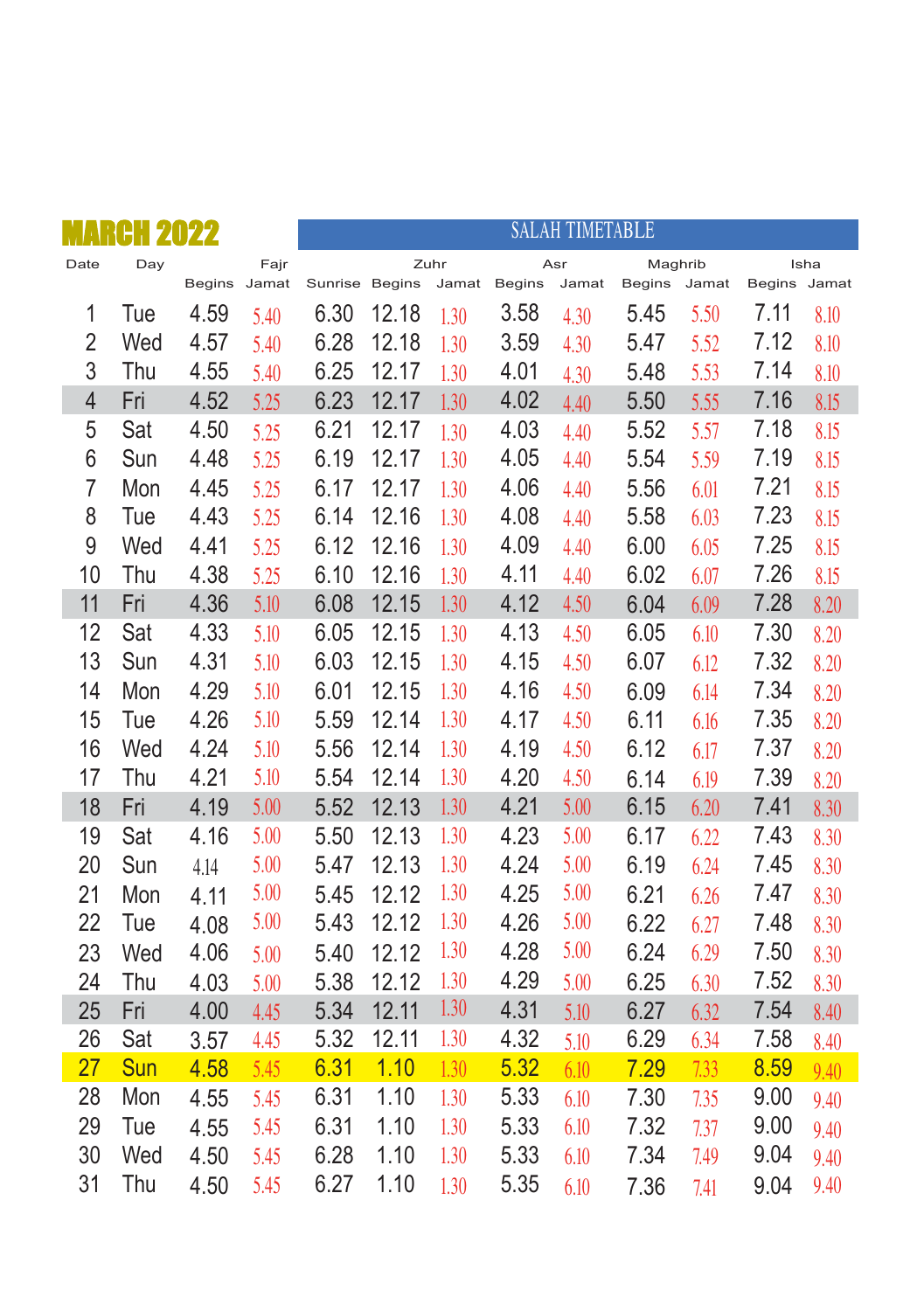

| Date           | Day |      | Fajr |                             |      | Zuhr  |        | Asr   | Maghrib       |      |              | Isha  |
|----------------|-----|------|------|-----------------------------|------|-------|--------|-------|---------------|------|--------------|-------|
|                |     |      |      | Begins Jamat Sunrise Begins |      | Jamat | Begins | Jamat | <b>Begins</b> |      | Jamat Begins | Jamat |
| $\mathbf{1}$   | Fri | 4.48 | 5.30 | 6.25                        | 1.09 | 1.30  | 5.36   | 6.20  | 7.38          | 7.43 | 9.06         | 9.50  |
| $\overline{2}$ | Sat | 4.45 | 5.30 | 6.22                        | 1.09 | 1.30  | 5.37   | 6.20  | 7.39          | 7.44 | 9.08         | 9.50  |
| 3              | Sun | 4.42 | 5.30 | 6.20                        | 1.09 | 1.30  | 5.39   | 6.20  | 7.41          | 7.46 | 9.10         | 9.50  |
| $\overline{4}$ | Mon | 4.40 | 5.30 | 6.18                        | 1.09 | 1.30  | 5.40   | 6.20  | 7.43          | 7.48 | 9.12         | 9.50  |
| 5              | Tue | 4.37 | 5.30 | 6.16                        | 1.08 | 1.30  | 5.41   | 6.20  | 7.45          | 7.50 | 9.13         | 9.50  |
| 6              | Wed | 4.34 | 5.30 | 6.14                        | 1.08 | 1.30  | 5.42   | 6.20  | 7.48          | 7.53 | 9.14         | 9.50  |
| $\overline{7}$ | Thu | 4.31 | 5.30 | 6.11                        | 1.08 | 1.30  | 5.43   | 6.20  | 7.49          | 7.54 | 9.16         | 9.50  |
| 8              | Fri | 4.29 | 5.15 | 6.09                        | 1.08 | 1.30  | 5.44   | 6.30  | 7.50          | 7.55 | 9.18         | 10.05 |
| 9              | Sat | 4.26 | 5.15 | 6.07                        | 1.07 | 1.30  | 5.46   | 6.30  | 7.52          | 7.57 | 9.20         | 10.05 |
| 10             | Sun | 4.23 | 5.15 | 6.05                        | 1.07 | 1.30  | 5.47   | 6.30  | 7.54          | 7.59 | 9.22         | 10.05 |
| 11             | Mon | 4.20 | 5.15 | 6.03                        | 1.07 | 1.30  | 5.48   | 6.30  | 7.55          | 8.00 | 9.24         | 10.05 |
| 12             | Tue | 4.18 | 5.15 | 6.00                        | 1.07 | 1.30  | 5.49   | 6.30  | 7.57          | 8.02 | 9.26         | 10.05 |
| 13             | Wed | 4.15 | 5.15 | 5.58                        | 1.06 | 1.30  | 5.50   | 6.30  | 7.59          | 8.04 | 9.28         | 10.05 |
| 14             | Thu | 4.12 | 5.15 | 5.56                        | 1.06 | 1.30  | 5.51   | 6.30  | 8.00          | 8.05 | 9.30         | 10.05 |
| 15             | Fri | 4.09 | 5.00 | 5.54                        | 1.06 | 1.30  | 5.52   | 6.35  | 8.02          | 8.07 | 9.32         | 10.15 |
| 16             | Sat | 4.07 | 5.00 | 5.52                        | 1.06 | 1.30  | 5.53   | 6.35  | 8.04          | 8.09 | 9.34         | 10.15 |
| 17             | Sun | 4.05 | 5.00 | 5.50                        | 1.05 | 1.30  | 5.54   | 6.35  | 8.05          | 8.10 | 9.38         | 10.15 |
| 18             | Mon | 4.03 | 5.00 | 5.48                        | 1.05 | 1.30  | 5.55   | 6.35  | 8.07          | 8.12 | 9.40         | 10.15 |
| 19             | Tue | 4.01 | 5.00 | 5.46                        | 1.05 | 1.30  | 5.57   | 6.35  | 8.09          | 8.14 | 9.42         | 10.15 |
| 20             | Wed | 3.59 | 5.00 | 5.44                        | 1.05 | 1.30  | 5.58   | 6.35  | 8.10          | 8.15 | 9.43         | 10.15 |
| 21             | Thu | 3.57 | 5.00 | 5.42                        | 1.04 | 1.30  | 5.59   | 6.35  | 8.13          | 8.18 | 9.44         | 10.15 |
| 22             | Fri | 3.55 | 4.45 | 5.40                        | 1.04 | 1.30  | 6.00   | 6.40  | 8.14          | 8.19 | 9.45         | 10.20 |
| 23             | Sat | 3.53 | 4.45 | 5.38                        | 1.04 | 1.30  | 6.01   | 6.40  | 8.15          | 8.20 | 9.46         | 10.20 |
| 24             | Sun | 3.51 | 4.45 | 5.36                        | 1.04 | 1.30  | 6.02   | 6.40  | 8.17          | 8.22 | 9.48         | 10.20 |
| 25             | Mon | 3.49 | 4.45 | 5.34                        | 1.04 | 1.30  | 6.03   | 6.40  | 8.19          | 8.24 | 9.49         | 10.20 |
| 26             | Tue | 3.47 | 4.45 | 5.32                        | 1.04 | 1.30  | 6.04   | 6.40  | 8.20          | 8.25 | 9.50         | 10.20 |
| 27             | Wed | 3.45 | 4.45 | 5.30                        | 1.04 | 1.30  | 6.05   | 6.40  | 8.22          | 8.27 | 9.51         | 10.20 |
| 28             | Thu | 3.43 | 4.45 | 5.28                        | 1.04 | 1.30  | 6.06   | 6.40  | 8.24          | 8.29 | 9.51         | 10.20 |
| 29             | Fri | 3.43 | 4.30 | 5.28                        | 1.04 | 1.30  | 6.06   | 6.45  | 8.25          | 8.30 | 9.51         | 10.30 |
| 30             | Sat | 3.39 | 4.30 | 5.24                        | 1.03 | 1.30  | 6.08   | 6.45  | 8.25          | 8.30 | 9.53         | 10.30 |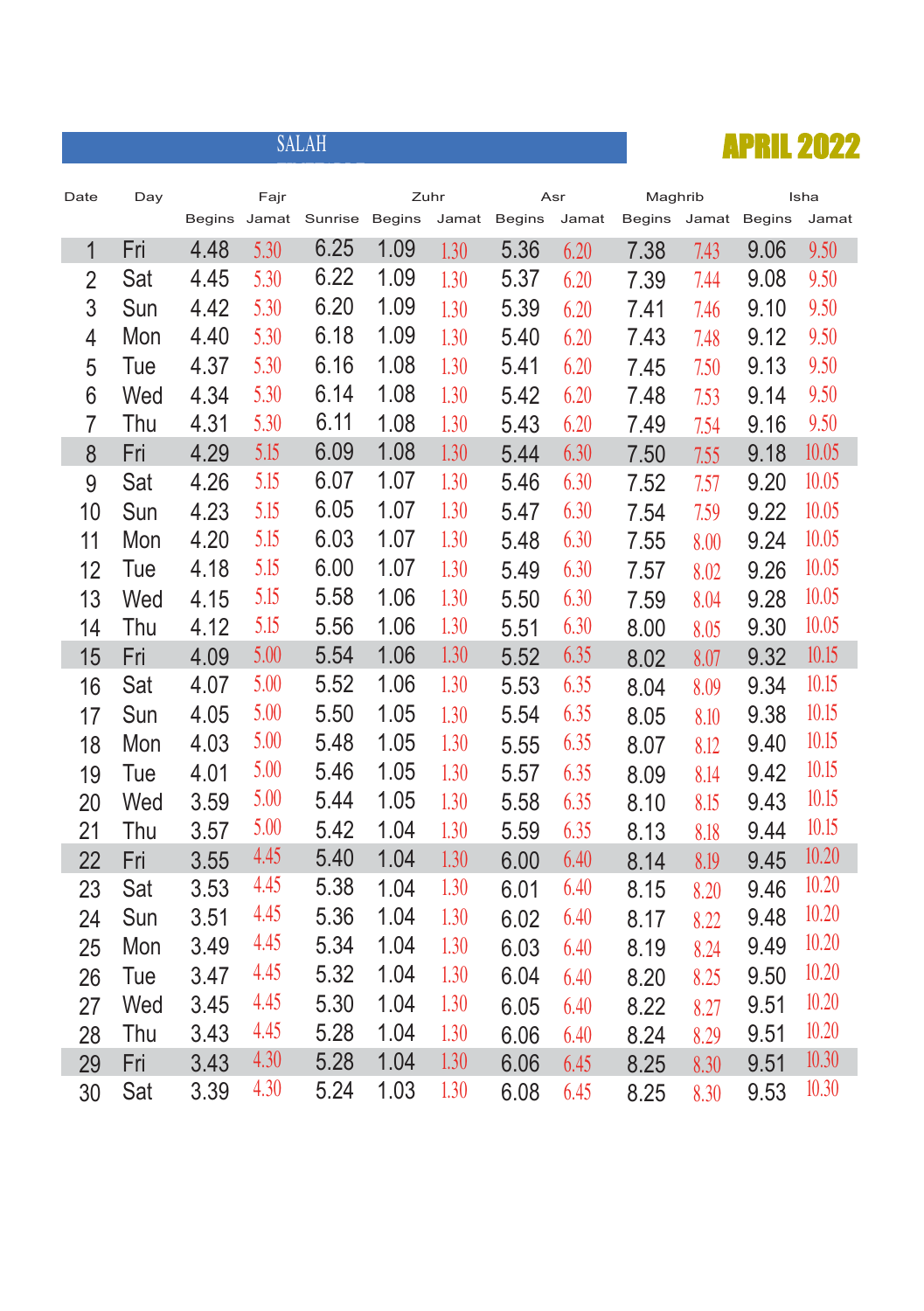|                | <b>MAY 2022</b> |              |      |         |        |               |        | <b>SALAH TIMETABLE</b> |                   |      |              |               |
|----------------|-----------------|--------------|------|---------|--------|---------------|--------|------------------------|-------------------|------|--------------|---------------|
| Date           | Day             | Begins Jamat | Fajr | Sunrise | Begins | Zuhr<br>Jamat | Begins | Asr<br>Jamat           | Maghrib<br>Begins |      | Jamat Begins | Isha<br>Jamat |
| 1              | Sun             | 3.38         | 4.30 | 5.23    | 1.03   | 1.30          | 6.09   | 6.45                   | 8.27              | 8.32 | 9.55         | 10.30         |
| $\overline{2}$ | Mon             | 3.36         | 4.30 | 5.21    | 1.03   | 1.30          | 6.10   | 6.45                   | 8.28              | 8.33 | 9.56         | 10.30         |
| 3              | Tue             | 3.34         | 4.30 | 5.19    | 1.03   | 1.30          | 6.11   | 6.45                   | 8.30              | 8.35 | 9.58         | 10.30         |
| 4              | Wed             | 3.32         | 4.30 | 5.17    | 1.03   | 1.30          | 6.12   | 6.45                   | 8.31              | 8.36 | 10.00        | 10.30         |
| 5              | Thu             | 3.31         | 4.30 | 5.16    | 1.03   | 1.30          | 6.13   | 6.45                   | 8.33              | 8.38 | 10.01        | 10.30         |
| $6\phantom{a}$ | Fri             | 3.29         | 4.15 | 5.14    | 1.03   | 1.30          | 6.14   | 6.55                   | 8.35              | 8.40 | 10.03 10.40  |               |
| $\overline{7}$ | Sat             | 3.27         | 4.15 | 5.12    | 1.03   | 1.30          | 6.15   | 6.55                   | 8.36              | 8.41 | 10.05        | 10.40         |
| 8              | Sun             | 3.26         | 4.15 | 5.11    | 1.03   | 1.30          | 6.15   | 6.55                   | 8.38              | 8.43 | 10.06 10.40  |               |
| 9              | Mon             | 3.24         | 4.15 | 5.09    | 1.03   | 1.30          | 6.16   | 6.55                   | 8.39              | 8.44 | 10.07 10.40  |               |
| 10             | Tue             | 3.21         | 4.15 | 5.08    | 1.03   | 1.30          | 6.17   | 6.55                   | 8.41              | 8.56 | 10.09 10.40  |               |
| 11             | Wed             | 3.19         | 4.15 | 5.06    | 1.03   | 1.30          | 6.18   | 6.55                   | 8.42              | 8.47 | 10.10 10.40  |               |
| 12             | Thu             | 3.16         | 4.15 | 5.05    | 1.03   | 1.30          | 6.19   | 6.55                   | 8.44              | 8.49 | 10.12 10.40  |               |
| 13             | Fri             | 3.14         | 4.00 | 5.03    | 1.03   | 1.30          | 6.20   | 7.00                   | 8.45              | 8.50 | 10.13        | 10.45         |
| 14             | Sat             | 3.11         | 4.00 | 5.02    | 1.03   | 1.30          | 6.21   | 7.00                   | 8.47              | 8.52 | 10.15        | 10.45         |
| 15             | Sun             | 3.09         | 4.00 | 5.00    | 1.03   | 1.30          | 6.22   | 7.00                   | 8.48              | 8.53 | 10.16 10.45  |               |
| 16             | Mon             | 3.07         | 4.00 | 4.59    | 1.03   | 1.30          | 6.22   | 7.00                   | 8.50              | 8.55 | 10.18 10.45  |               |
| 17             | Tue             | 3.04         | 4.00 | 4.58    | 1.03   | 1.30          | 6.23   | 7.00                   | 8.51              | 8.56 | 10.20 10.45  |               |
| 18             | Wed             | 3.02         | 4.00 | 4.56    | 1.03   | 1.30          | 6.24   | 7.00                   | 8.53              | 8.58 | 10.21        | 10.45         |
| 19             | Thu             | 3.01         | 4.00 | 4.55    | 1.03   | 1.30          | 6.25   | 7.00                   | 8.54              | 8.59 | 10.23        | 10.45         |
| 20             | Fri             | 3.00         | 4.00 | 4.54    | 1.03   | 1.30          | 6.26   | 7.05                   | 8.56              | 9.01 | 10.25        | 10.55         |
| 21             | Sat             | 2.59         | 4.00 | 4.53    | 1.03   | 1.30          | 6.26   | 7.05                   | 8.57              | 9.02 | 10.27        | 10.55         |
| 22             | Sun             | 2.58         | 4.00 | 4.52    | 1.03   | 1.30          | 6.27   | 7.05                   | 8.58              | 9.03 | 10.28 10.55  |               |
| 23             | Mon             | 2.57         | 4.00 | 4.51    | 1.03   | 1.30          | 6.28   | 7.05                   | 9.00              | 9.05 | 10.30 10.55  |               |
| 24             | Tue             | 2.56         | 4.00 | 4.50    | 1.04   | 1.30          | 6.29   | 7.05                   | 9.01              | 9.06 | 10.31        | 10.55         |
| 25             | Wed             | 2.56         | 4.00 | 4.49    | 1.04   | 1.30          | 6.29   | 7.05                   | 9.02              | 9.07 | 10.33        | 10.55         |
| 26             | Thu             | 2.55         | 4.00 | 4.48    | 1.04   | 1.30          | 6.30   | 7.05                   | 9.03              | 9.08 | 10.33        | 10.55         |
| 27             | Fri             | 2.54         | 4.00 | 4.47    | 1.04   | 1.30          | 6.31   | 7.10                   | 9.05              | 9.10 | 10.34        | 11.00         |
| 28             | Sat             | 2.54         | 4.00 | 4.46    | 1.04   | 1.30          | 6.31   | 7.10                   | 9.06              | 9.11 | 10.35        | 11.00         |
| 29             | Sun             | 2.52         | 4.00 | 4.46    | 1.04   | 1.30          | 6.32   | 7.10                   | 9.07              | 9.12 | 10.35        | 11.00         |
| 30             | Mon             | 2.52         | 4.00 | 4.46    | 1.04   | 1.30          | 6.32   | 7.10                   | 9.08              | 9.13 | 10.35        | 11.00         |
| 31             | Tue             | 2.49         | 4.00 | 4.44    | 1.04   | 1.30          | 6.33   | 7.10                   | 9.10              | 9.15 | 10.37        | 11.00         |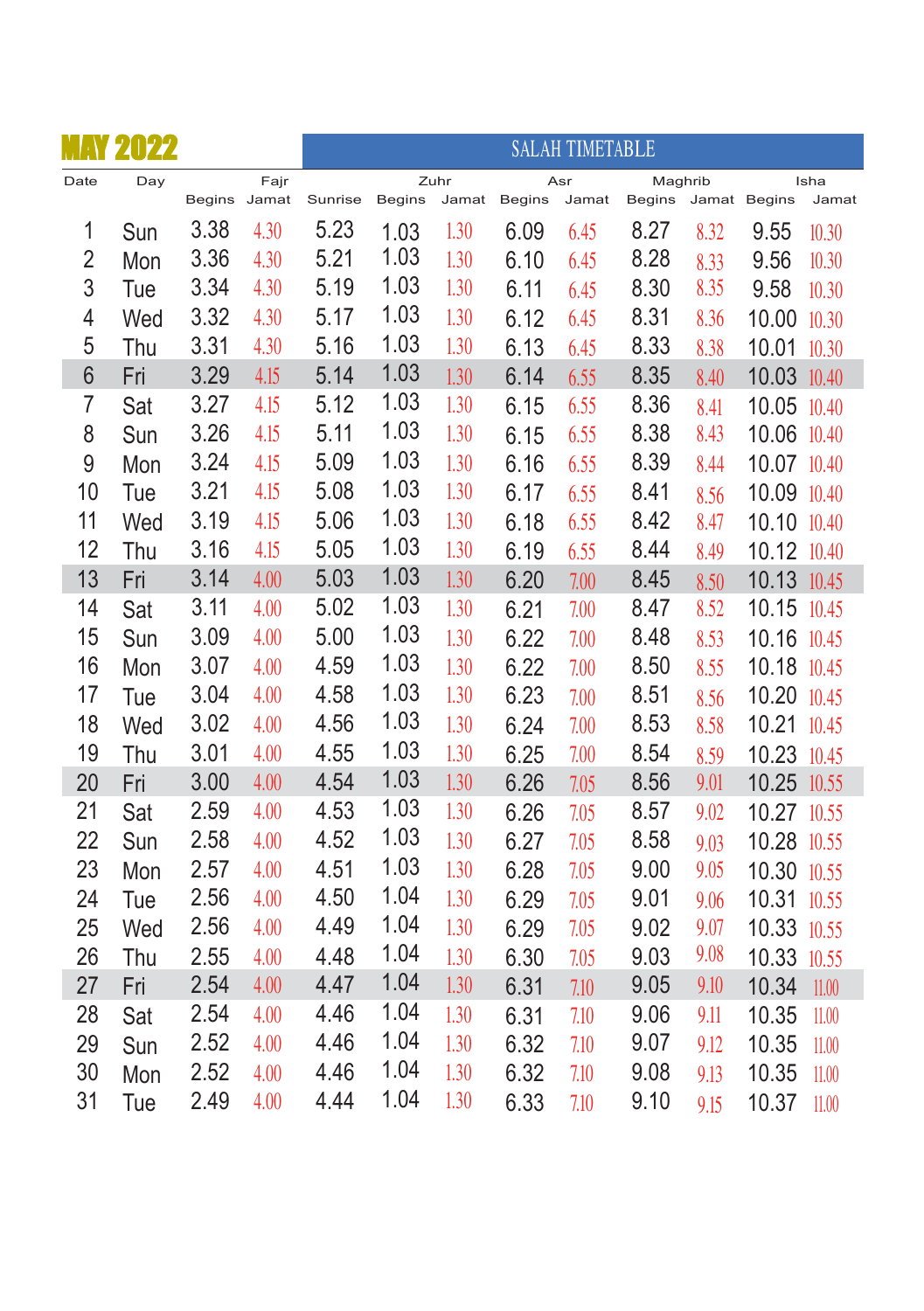

| Date           | Day |               | Fajr  |         |               | Zuhr  |               | Asr   | Maghrib |       |               | Isha  |
|----------------|-----|---------------|-------|---------|---------------|-------|---------------|-------|---------|-------|---------------|-------|
|                |     | <b>Begins</b> | Jamat | Sunrise | <b>Begins</b> | Jamat | <b>Begins</b> | Jamat | Begins  | Jamat | <b>Begins</b> | Jamat |
| 1              | Wed | 2.48          | 4.00  | 4.43    | 1.05          | 1.30  | 6.34          | 7.10  | 9.12    | 9.17  | 10.38         | 11.00 |
| $\overline{2}$ | Thu | 2.46          | 4.00  | 4.42    | 1.05          | 1.30  | 6.35          | 7.10  | 9.13    | 9.18  | 10.39         | 11.00 |
| 3              | Fri | 2.45          | 4.00  | 4.42    | 1.05          | 1.30  | 6.35          | 7.15  | 9.14    | 9.19  | 10.40         | 11.00 |
| 4              | Sat | 2.44          | 4.00  | 4.41    | 1.05          | 1.30  | 6.36          | 7.15  | 9.15    | 9.20  | 10.41         | 11.00 |
| 5              | Sun | 2.43          | 4.00  | 4.41    | 1.05          | 1.30  | 6.36          | 7.15  | 9.16    | 9.21  | 10.43         | 11.00 |
| 6              | Mon | 2.41          | 4.00  | 4.41    | 1.06          | 1.30  | 6.37          | 7.15  | 9.17    | 9.22  | 10.44         | 11.00 |
| 7              | Tue | 2.40          | 4.00  | 4.40    | 1.06          | 1.30  | 6.37          | 7.15  | 9.18    | 9.23  | 10.44         | 11.00 |
| 8              | Wed | 2.39          | 4.00  | 4.40    | 1.06          | 1.30  | 6.38          | 7.15  | 9.19    | 9.24  | 10.45         | 11.00 |
| 9              | Thu | 2.39          | 4.00  | 4.40    | 1.06          | 1.30  | 6.38          | 7.15  | 9.19    | 9.24  | 10.45         | 11.00 |
| 10             | Fri | 2.38          | 4.00  | 4.39    | 1.06          | 1.30  | 6.38          | 7.15  | 9.20    | 9.25  | 10.45         | 11.00 |
| 11             | Sat | 2.37          | 4.00  | 4.39    | 1.07          | 1.30  | 6.39          | 7.15  | 9.21    | 9.26  | 10.46         | 11.00 |
| 12             | Sun | 2.36          | 4.00  | 4.39    | 1.07          | 1.30  | 6.39          | 7.15  | 9.22    | 9.27  | 10.46         | 11.00 |
| 13             | Mon | 2.36          | 4.00  | 4.39    | 1.07          | 1.30  | 6.39          | 7.15  | 9.22    | 9.27  | 10.46         | 11.00 |
| 14             | Tue | 2.36          | 4.00  | 4.39    | 1.07          | 1.30  | 6.40          | 7.15  | 9.23    | 9.28  | 10.46         | 11.00 |
| 15             | Wed | 2.36          | 4.00  | 4.39    | 1.07          | 1.30  | 6.40          | 7.15  | 9.23    | 9.28  | 10.47         | 11.00 |
| 16             | Thu | 2.36          | 4.00  | 4.39    | 1.08          | 1.30  | 6.40          | 7.15  | 9.23    | 9.28  | 10.47         | 11.00 |
| 17             | Fri | 2.36          | 4.05  | 4.39    | 1.08          | 1.30  | 6.41          | 7.10  | 9.24    | 9.29  | 10.47         | 10.55 |
| 18             | Sat | 2.36          | 4.05  | 4.39    | 1.08          | 1.30  | 6.41          | 7.10  | 9.24    | 9.29  | 10.47         | 10.55 |
| 19             | Sun | 2.36          | 4.05  | 4.40    | 1.08          | 1.30  | 6.41          | 7.10  | 9.24    | 9.29  | 10.48         | 10.55 |
| 20             | Mon | 2.36          | 4.05  | 4.40    | 1.08          | 1.30  | 6.41          | 7.10  | 9.24    | 9.29  | 10.48         | 10.55 |
| 21             | Tue | 2.37          | 4.05  | 4.40    | 1.08          | 1.30  | 6.41          | 7.10  | 9.24    | 9.29  | 10.48         | 10.55 |
| 22             | Wed | 2.37          | 4.05  | 4.41    | 1.09          | 1.30  | 6.41          | 7.10  | 9.24    | 9.29  | 10.48         | 10.55 |
| 23             | Thu | 2.38          | 4.05  | 4.41    | 1.09          | 1.30  | 6.41          | 7.10  | 9.24    | 9.29  | 10.48         | 10.55 |
| 24             | Fri | 2.39          | 4.15  | 4.41    | 1.09          | 1.30  | 6.42          | 7.05  | 9.24    | 9.29  | 10.48         | 10.55 |
| 25             | Sat | 2.40          | 4.15  | 4.42    | 1.10          | 1.30  | 6.42          | 7.05  | 9.24    | 9.29  | 10.48         | 10.55 |
| 26             | Sun | 2.41          | 4.15  | 4.42    | 1.10          | 1.30  | 6.42          | 7.05  | 9.24    | 9.29  | 10.48         | 10.55 |
| 27             | Mon | 2.42          | 4.15  | 4.43    | 1.10          | 1.30  | 6.42          | 7.05  | 9.24    | 9.29  | 10.48         | 10.55 |
| 28             | Tue | 2.43          | 4.15  | 4.44    | 1.10          | 1.30  | 6.41          | 7.05  | 9.23    | 9.28  | 10.47         | 10.55 |
| 29             | Wed | 2.43          | 4.15  | 4.44    | 1.10          | 1.30  | 6.41          | 7.05  | 9.23    | 9.28  | 10.47         | 10.55 |
| 30             | Thu | 2.45          | 4.15  | 4.45    | 1.11          | 1.30  | 6.41          | 7.05  | 9.22    | 9.27  | 10.46         | 10.55 |
|                |     |               |       |         |               |       |               |       |         |       |               |       |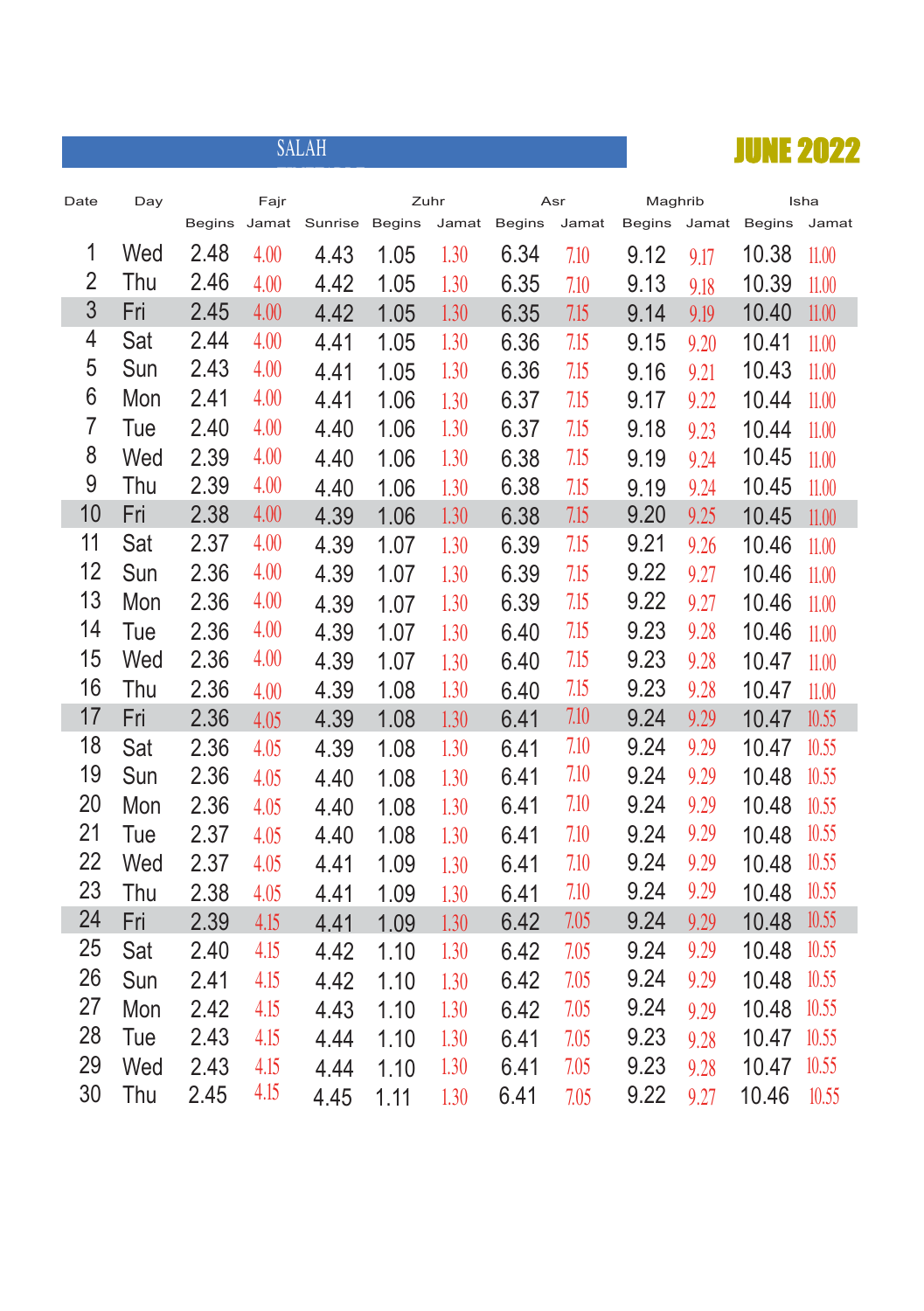

| Date           | Day |               | Fajr  |         | Zuhr          |                   |               | Asr   | Maghrib       |       |        | Isha  |
|----------------|-----|---------------|-------|---------|---------------|-------------------|---------------|-------|---------------|-------|--------|-------|
|                |     | <b>Begins</b> | Jamat | Sunrise | <b>Begins</b> | Jamat             | <b>Begins</b> | Jamat | <b>Begins</b> | Jamat | Begins | Jamat |
| $\mathbf 1$    | Fri | 2.46          | 4.20  | 4.46    | 1.11          | 1.30              | 6.41          | 7.05  | 9.22          | 9.27  | 10.46  | 10.50 |
| $\overline{2}$ | Sat | 2.47          | 4.20  | 4.47    | 1.11          | 1.30              | 6.41          | 7.00  | 9.22          | 9.27  | 10.45  | 10.50 |
| 3              | Sun | 2.48          | 4.20  | 4.47    | 1.11          | 1.30              | 6.41          | 7.00  | 9.21          | 9.26  | 10.44  | 10.50 |
| 4              | Mon | 2.49          | 4.20  | 4.48    | 1.11          | 1.30              | 6.41          | 7.00  | 9.21          | 9.26  | 10.44  | 10.50 |
| $\overline{5}$ | Tue | 2.50          | 4.20  | 4.49    | 1.11          | 1.30              | 6.40          | 7.00  | 9.20          | 9.25  | 10.43  | 10.50 |
| 6              | Wed | 2.51          | 4.20  | 4.50    | 1.12          | 1.30              | 6.40          | 7.00  | 9.19          | 9.24  | 10.42  | 10.50 |
| 7              | Thu | 2.52          | 4.20  | 4.51    | 1.12          | 1.30              | 6.40          | 7.00  | 9.19          | 9.24  | 10.42  | 10.50 |
| 8              | Fri | 2.53          | 4.30  | 4.52    | 1.12          | 1.30              | 6.40          | 7.00  | 9.18          | 9.23  | 10.41  | 10.45 |
| 9              | Sat | 2.54          | 4.30  | 4.53    | 1.12          | 1.30              | 6.39          | 7.00  | 9.17          | 9.22  | 10.40  | 10.45 |
| 10             | Sun | 2.55          | 4.30  | 4.54    | 1.12          | 1.30              | 6.39          | 7.00  | 9.16          | 9.21  | 10.39  | 10.45 |
| 11             | Mon | 2.56          | 4.30  | 4.56    | 1.12          | 1.30              | 6.39          | 7.00  | 9.15          | 9.20  | 10.38  | 10.45 |
| 12             | Tue | 2.58          | 4.30  | 4.57    | 1.12          | 1.30              | 6.38          | 7.00  | 9.14          | 9.19  | 10.37  | 10.45 |
| 13             | Wed | 2.59          | 4.30  | 4.58    | 1.12          | 1.30              | 6.38          | 7.00  | 9.13          | 9.18  | 10.36  | 10.45 |
| 14             | Thu | 3.00          | 4.30  | 4.59    | 1.13          | 1.30              | 6.37          | 7.00  | 9.12          | 9.17  | 10.35  | 10.45 |
| 15             | Fri | 3.02          | 4.40  | 5.00    | 1.13          | 1.30              | 6.37          | 7.00  | 9.11          | 9.16  | 10.34  | 10.40 |
| 16             | Sat | 3.04          | 4.40  | 5.02    | 1.13          | 1.30              | 6.36          | 7.00  | 9.10          | 9.15  | 10.33  | 10.40 |
| 17             | Sun | 3.06          | 4.40  | 5.03    | 1.13          | 1.30              | 6.35          | 7.00  | 9.09          | 9.14  | 10.32  | 10.40 |
| 18             | Mon | 3.08          | 4.40  | 5.04    | 1.13          | 1.30              | 6.35          | 7.00  | 9.08          | 9.13  | 10.31  | 10.40 |
| 19             | Tue | 3.10          | 4.40  | 5.05    | 1.13          | 1.30              | 6.34          | 7.00  | 9.07          | 9.12  | 10.29  | 10.40 |
| 20             | Wed | 3.12          | 4.40  | 5.07    | 1.13          | $\overline{1.30}$ | 6.34          | 7.00  | 9.06          | 9.11  | 10.28  | 10.40 |
| 21             | Thu | 3.15          | 4.40  | 5.08    | 1.13          | 1.30              | 6.33          | 7.00  | 9.05          | 9.10  | 10.27  | 10.40 |
| 22             | Fri | 3.17          | 4.50  | 5.10    | 1.13          | $\overline{1.30}$ | 6.32          | 7.00  | 9.03          | 9.08  | 10.26  | 10.30 |
| 23             | Sat | 3.19          | 4.50  | 5.11    | 1.13          | 1.30              | 6.31          | 6.55  | 9.02          | 9.07  | 10.25  | 10.30 |
| 24             | Sun | 3.22          | 4.50  | 5.12    | 1.13          | 1.30              | 6.30          | 6.55  | 9.01          | 9.06  | 10.24  | 10.30 |
| 25             | Mon | 3.24          | 4.50  | 5.14    | 1.13          | 1.30              | 6.30          | 6.55  | 8.59          | 9.04  | 10.23  | 10.30 |
| 26             | Tue | 3.27          | 4.50  | 5.15    | 1.13          | 1.30              | 6.29          | 6.55  | 8.58          | 9.03  | 10.21  | 10.30 |
| 27             | Wed | 3.29          | 4.50  | 5.17    | 1.13          | 1.30              | 6.28          | 6.55  | 8.56          | 9.01  | 10.20  | 10.30 |
| 28             | Thu | 3.32          | 4.50  | 5.18    | 1.13          | 1.30              | 6.27          | 6.55  | 8.55          | 9.00  | 10.19  | 10.30 |
| 29             | Fri | 3.34          | 5.00  | 5.20    | 1.13          | 1.30              | 6.25          | 6.55  | 8.53          | 8.58  | 10.17  | 10.25 |
| 30             | Sat | 3.34          | 5.00  | 5.20    | 1.13          | 1.30              | 6.25          | 6.30  | 8.52          | 8.57  | 10.17  | 10.25 |
| 31             | Sun | 3.38          | 5.00  | 5.23    | 1.13          | 1.30              | 6.23          | 6.30  | 8.48          | 8.53  | 10.13  | 10.25 |
|                |     |               |       |         |               |                   |               |       |               |       |        |       |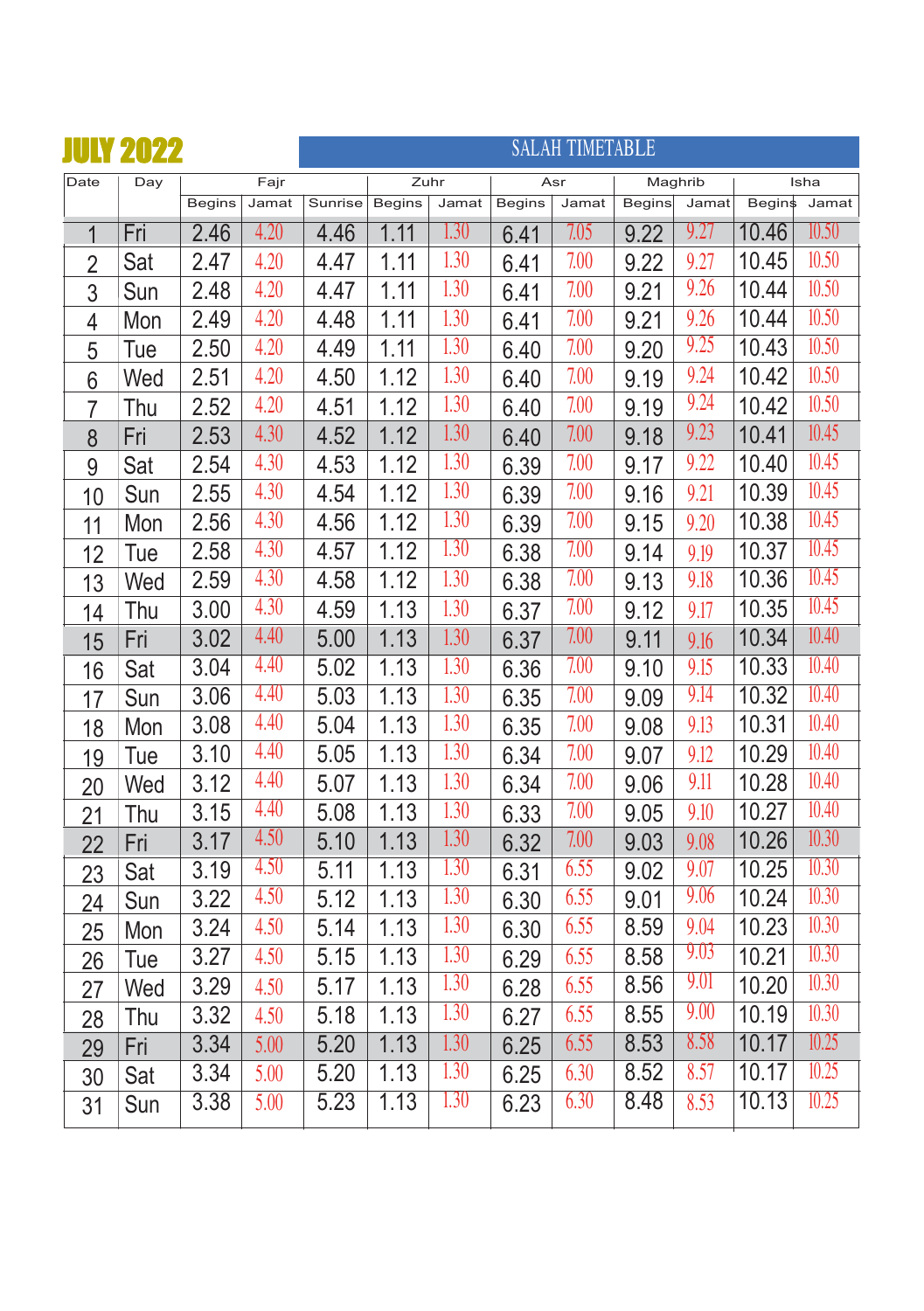

| Date           | Day | <b>Begins</b> | Fajr<br>Jamat | Sunrise | <b>Begins</b> | Zuhr<br>Jamat | <b>Begins</b> | Asr<br>Jamat | Maghrib<br>Begins | Jamat | Begins Jamat | Isha  |
|----------------|-----|---------------|---------------|---------|---------------|---------------|---------------|--------------|-------------------|-------|--------------|-------|
| 1              | Mon | 3.39          | 5.00          | 5.24    | 1.12          |               | 6.22          | 6.30         | 8.47              | 8.52  | 10.12        | 10.25 |
| $\overline{2}$ | Tue | 3.40          | 5.00          | 5.26    | 1.12          | 1.30<br>1.30  | 6.21          | 6.30         | 8.45              | 8.50  | 10.10        | 10.25 |
| 3              | Wed | 3.42          | 5.00          | 5.27    | 1.12          | 1.30          | 6.20          | 6.30         | 8.43              | 8.48  | 10.09        | 10.25 |
| $\overline{4}$ | Thu | 3.44          | 5.00          | 5.29    | 1.12          | 1.30          | 6.19          | 6.30         | 8.42              | 8.47  | 10.07        | 10.25 |
| 5              | Fri | 3.45          | 5.10          | 5.30    | 1.12          | 1.30          | 6.17          | 6.30         | 8.40              | 8.45  | 10.06        | 10.20 |
| 6              | Sat | 3.47          | 5.10          | 5.32    | 1.12          | 1.30          | 6.16          | 6.30         | 8.38              | 8.43  | 10.05        | 10.20 |
| $\overline{7}$ | Sun | 3.48          | 5.10          | 5.33    | 1.12          | 1.30          | 6.15          | 6.30         | 8.36              | 8.41  | 10.03        | 10.20 |
| 8              | Mon | 3.50          | 5.10          | 5.35    | 1.12          | 1.30          | 6.14          | 6.30         | 8.34              | 8.39  | 10.02        | 10.20 |
| 9              | Tue | 3.52          | 5.10          | 5.37    | 1.12          | 1.30          | 6.12          | 6.30         | 8.33              | 8.38  | 10.00        | 10.20 |
| 10             | Wed | 3.53          | 5.10          | 5.38    | 1.11          | 1.30          | 6.11          | 6.30         | 8.31              | 8.36  | 9.59         | 10.20 |
| 11             | Thu | 3.55          | 5.10          | 5.40    | 1.11          | 1.30          | 6.10          | 6.30         | 8.29              | 8.34  | 9.58         | 10.20 |
| 12             | Fri | 3.56          | 5.15          | 5.41    | 1.11          | 1.30          | 6.08          | 6.15         | 8.27              | 8.32  | 9.56         | 10.10 |
| 13             | Sat | 3.58          | 5.15          | 5.43    | 1.11          | 1.30          | 6.07          | 6.15         | 8.25              | 8.30  | 9.55         | 10.10 |
| 14             | Sun | 3.59          | 5.15          | 5.44    | 1.11          | 1.30          | 6.06          | 6.15         | 8.23              | 8.28  | 9.53         | 10.10 |
| 15             | Mon | 4.01          | 5.15          | 5.46    | 1.10          | 1.30          | 6.04          | 6.15         | 8.21              | 8.26  | 9.52         | 10.10 |
| 16             | Tue | 4.03          | 5.15          | 5.48    | 1.10          | 1.30          | 6.03          | 6.15         | 8.19              | 8.24  | 9.50         | 10.10 |
| 17             | Wed | 4.04          | 5.15          | 5.49    | 1.10          | 1.30          | 6.01          | 6.15         | 8.17              | 8.22  | 9.48         | 10.10 |
| 18             | Thu | 4.06          | 5.15          | 5.51    | 1.10          | 1.30          | 6.00          | 6.15         | 8.15              | 8.20  | 9.46         | 10.10 |
| 19             | Fri | 4.07          | 5.25          | 5.52    | 1.09          | 1.30          | 5.58          | 6.10         | 8.13              | 8.18  | 9.43         | 10.00 |
| 20             | Sat | 4.09          | 5.25          | 5.54    | 1.09          | 1.30          | 5.57          | 6.10         | 8.11              | 8.16  | 9.40         | 10.00 |
| 21             | Sun | 4.11          | 5.25          | 5.56    | 1.09          | 1.30          | 5.55          | 6.10         | 8.09              | 8.14  | 9.38         | 10.00 |
| 22             | Mon | 4.12          | 5.25          | 5.57    | 1.09          | 1.30          | 5.54          | 6.10         | 8.06              | 8.11  | 9.35         | 10.00 |
| 23             | Tue | 4.14          | 5.25          | 5.59    | 1.08          | 1.30          | 5.52          | 6.10         | 8.04              | 8.09  | 9.32         | 10.00 |
| 24             | Wed | 4.17          | 5.25          | 6.00    | 1.08          | 1.30          | 5.50          | 6.10         | 8.02              | 8.07  | 9.30         | 10.00 |
| 25             | Thu | 4.19          | 5.25          | 6.02    | 1.08          | 1.30          | 5.49          | 6.10         | 8.00              | 8.05  | 9.27         | 10.00 |
| 26             | Fri | 4.21          | 5.35          | 6.03    | 1.07          | 1.30          | 5.47          | 5.50         | 7.58              | 8.03  | 9.24         | 9.40  |
| 27             | Sat | 4.23          | 5.35          | 6.05    | 1.07          | 1.30          | 5.45          | 5.50         | 7.56              | 8.01  | 9.22         | 9.40  |
| 28             | Sun | 4.25          | 5.35          | 6.07    | 1.07          | 1.30          | 5.44          | 5.50         | 7.53              | 7.58  | 9.19         | 9.40  |
| 29             | Mon | 4.27          | 5.35          | 6.08    | 1.06          | 1.30          | 5.42          | 5.50         | 7.51              | 7.56  | 9.17         | 9.40  |
| 30             | Tue | 4.27          | 5.35          | 6.08    | 1.06          | 1.30          | 5.42          | 5.50         | 7.51              | 7.56  | 9.17         | 9.40  |
| 31             | Wed | 4.32          | 5.35          | 6.11    | 1.06          | 1.30          | 5.39          | 5.50         | 7.47              | 7.52  | 9.11         | 9.40  |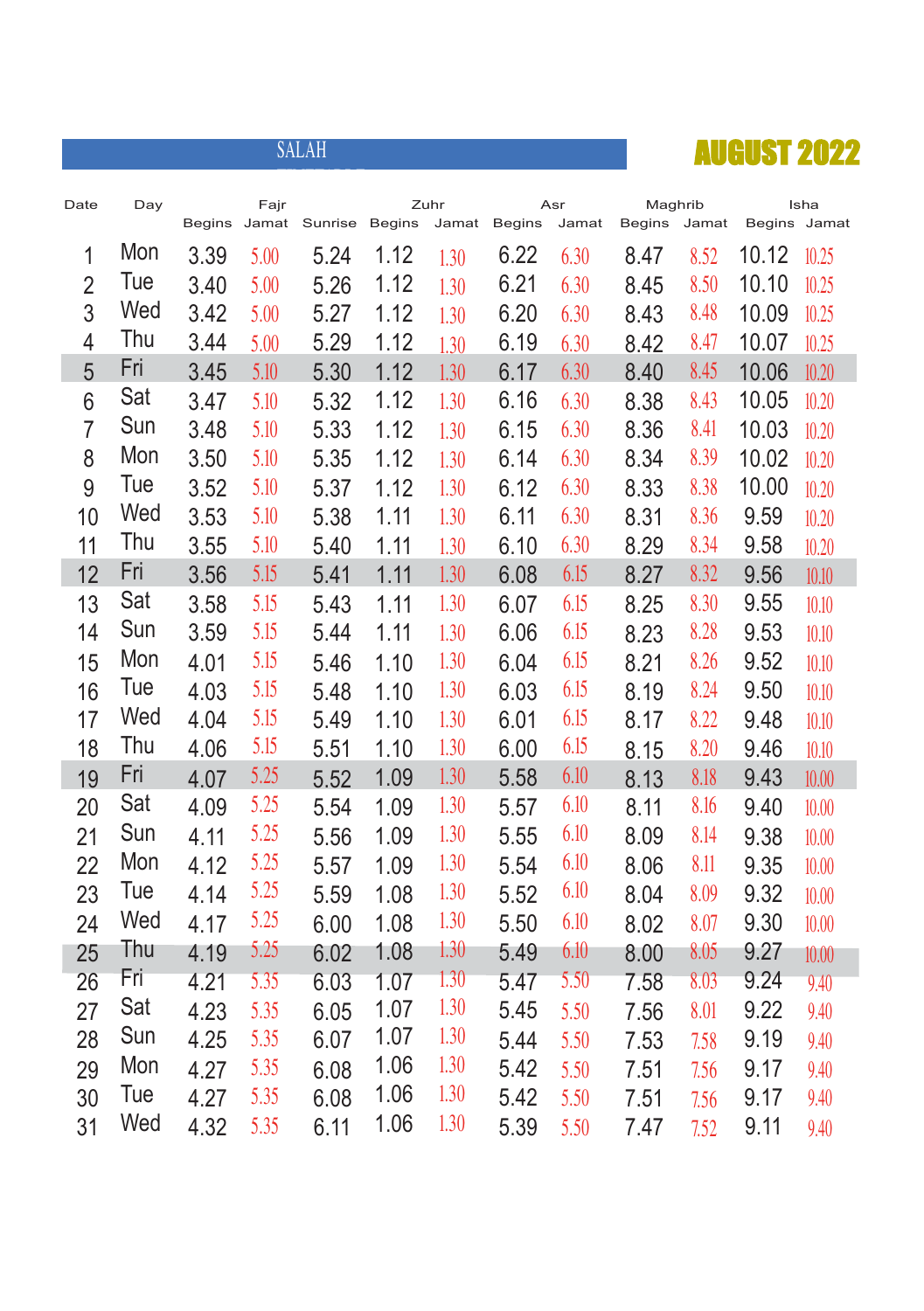| SE             | R   | <b>ER 2022</b> |      |                |       |       |               | <b>SALAH TIMETABLE</b> |        |         |              |      |
|----------------|-----|----------------|------|----------------|-------|-------|---------------|------------------------|--------|---------|--------------|------|
| Date           | Day |                | Fajr |                |       | Zuhr  |               | Asr                    |        | Maghrib |              | Isha |
|                |     | Begins Jamat   |      | Sunrise Begins |       | Jamat | <b>Begins</b> | Jamat                  | Begins | Jamat   | Begins Jamat |      |
| 1              | Thu | 4.34           | 5.35 | 6.13           | 1.06  | 1.30  | 5.37          | 5.50                   | 7.45   | 7.50    | 9.09         | 9.40 |
| $\overline{2}$ | Fri | 4.36           | 5.45 | 6.15           | 1.05  | 1.30  | 5.35          | 5.40                   | 7.42   | 7.47    | 9.06         | 9.20 |
| 3              | Sat | 4.38           | 5.45 | 6.16           | 1.05  | 1.30  | 5.33          | 5.40                   | 7.40   | 7.45    | 9.04         | 9.20 |
| 4              | Sun | 4.40           | 5.45 | 6.18           | 1.05  | 1.30  | 5.32          | 5.40                   | 7.38   | 7.43    | 9.01         | 9.20 |
| 5              | Mon | 4.42           | 5.45 | 6.19           | 1.04  | 1.30  | 5.30          | 5.40                   | 7.36   | 7.41    | 8.58         | 9.20 |
| 6              | Tue | 4.44           | 5.45 | 6.21           | 1.04  | 1.30  | 5.28          | 5.40                   | 7.33   | 7.38    | 8.56         | 9.20 |
| $\overline{7}$ | Wed | 4.46           | 5.45 | 6.22           | 1.03  | 1.30  | 5.26          | 5.40                   | 7.31   | 7.36    | 8.53         | 9.20 |
| 8              | Thu | 4.48           | 5.45 | 6.24           | 1.03  | 1.30  | 5.24          | 5.40                   | 7.29   | 7.34    | 8.51         | 9.20 |
| 9              | Fri | 4.50           | 6.00 | 6.26           | 1.03  | 1.30  | 5.22          | 5.20                   | 7.27   | 7.32    | 8.48         | 9.00 |
| 10             | Sat | 4.52           | 6.00 | 6.27           | 1.02  | 1.30  | 5.21          | 5.20                   | 7.24   | 7.29    | 8.46         | 9.00 |
| 11             | Sun | 4.54           | 6.00 | 6.29           | 1.02  | 1.30  | 5.19          | 5.20                   | 7.22   | 7.27    | 8.43         | 9.00 |
| 12             | Mon | 4.56           | 6.00 | 6.30           | 1.02  | 1.30  | 5.17          | 5.20                   | 7.20   | 7.25    | 8.40         | 9.00 |
| 13             | Tue | 4.57           | 6.00 | 6.32           | 1.01  | 1.30  | 5.15          | 5.20                   | 7.17   | 7.22    | 8.38         | 9.00 |
| 14             | Wed | 4.58           | 6.00 | 6.34           | 1.01  | 1.30  | 5.13          | 5.20                   | 7.15   | 7.20    | 8.35         | 9.00 |
| 15             | Thu | 5.01           | 6.00 | 6.35           | 1.01  | 1.30  | 5.11          | 5.20                   | 7.13   | 7.18    | 8.33         | 9.00 |
| 16             | Fri | 5.03           | 6.10 | 6.37           | 1.00  | 1.30  | 5.09          | 5.15                   | 7.10   | 7.15    | 8.30         | 8.40 |
| 17             | Sat | 5.05           | 6.10 | 6.38           | 1.00  | 1.30  | 5.07          | 5.15                   | 7.08   | 7.13    | 8.28         | 8.40 |
| 18             | Sun | 5.07           | 6.10 | 6.40           | 1.00  | 1.30  | 5.05          | 5.15                   | 7.06   | 7.11    | 8.26         | 8.40 |
| 19             | Mon | 5.09           | 6.10 | 6.42           | 12.59 | 1.30  | 5.03          | 5.15                   | 7.04   | 7.09    | 8.23         | 8.40 |
| 20             | Tue | 5.10           | 6.10 | 6.43           | 12.59 | 1.30  | 5.01          | 5.15                   | 7.01   | 7.06    | 8.21         | 8.40 |
| 21             | Wed | 5.12           | 6.10 | 6.45           | 12.59 | 1.30  | 4.59          | 5.15                   | 6.59   | 7.04    | 8.18         | 8.40 |
| 22             | Thu | 5.14           | 6.10 | 6.46           | 12.58 | 1.30  | 4.57          | 5.15                   | 6.57   | 7.02    | 8.16         | 8.40 |
| 23             | Fri | 5.16           | 6.20 | 6.48           | 12.58 | 1.30  | 4.55          | 5.10                   | 6.54   | 6.59    | 8.13         | 8.25 |
| 24             | Sat | 5.17           | 6.20 | 6.50           | 12.57 | 1.30  | 4.53          | 5.10                   | 6.52   | 6.57    | 8.11         | 8.25 |
| 25             | Sun | 5.19           | 6.20 | 6.51           | 12.57 | 1.30  | 4.51          | 5.10                   | 6.50   | 6.55    | 8.09         | 8.25 |
| 26             | Mon | 5.21           | 6.20 | 6.53           | 12.57 | 1.30  | 4.50          | 5.10                   | 6.47   | 6.52    | 8.06         | 8.25 |
| 27             | Tue | 5.23           | 6.20 | 6.54           | 12.56 | 1.30  | 4.48          | 5.10                   | 6.45   | 6.50    | 8.04         | 8.25 |
| 28             | Wed | 5.24           | 6.20 | 6.56           | 12.56 | 1.30  | 4.46          | 5.10                   | 6.43   | 6.48    | 8.02         | 8.25 |
| 29             | Thu | 5.24           | 6.20 | 6.56           | 12.56 | 1.30  | 4.46          | 5.10                   | 6.41   | 6.46    | 8.02         | 8.25 |
| 30             | Fri | 5.29           | 6.35 | 7.01           | 12.55 | 1.30  | 4.40          | 4.50                   | 6.38   | 6.43    | 7.55         | 8.10 |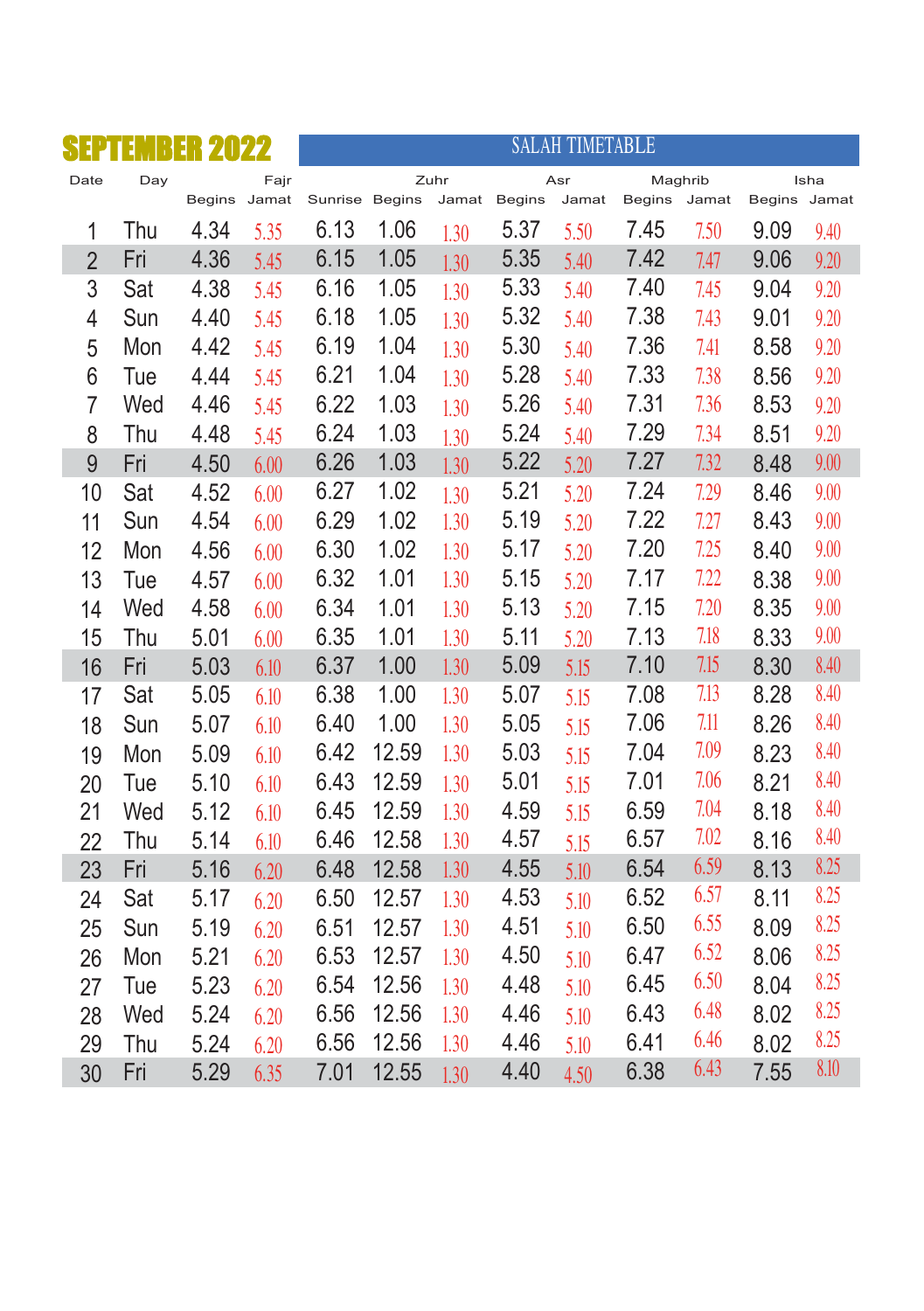|                |     |               |       | <b>SALAH</b> |               |       |               |       |         |       | <b>OCTOBER 2022</b> |      |
|----------------|-----|---------------|-------|--------------|---------------|-------|---------------|-------|---------|-------|---------------------|------|
| Date           | Day |               | Fajr  |              |               | Zuhr  |               | Asr   | Maghrib |       |                     | Isha |
|                |     | <b>Begins</b> | Jamat | Sunrise      | <b>Begins</b> | Jamat | <b>Begins</b> | Jamat | Begins  | Jamat | Begins Jamat        |      |
| 1              | Sat | 5.31          | 6.35  | 7.03         | 12.55         | 1.30  | 4.38          | 4.50  | 6.36    | 6.41  | 7.52                | 8.10 |
| $\overline{2}$ | Sun | 5.33          | 6.35  | 7.04         | 12.55         | 1.30  | 4.36          | 4.50  | 6.34    | 6.39  | 7.50                | 8.10 |
| 3              | Mon | 5.35          | 6.35  | 7.06         | 12.54         | 1.30  | 4.34          | 4.50  | 6.32    | 6.37  | 7.48                | 8.10 |
| $\overline{4}$ | Tue | 5.36          | 6.35  | 7.08         | 12.54         | 1.30  | 4.32          | 4.50  | 6.29    | 6.34  | 7.46                | 8.10 |
| 5              | Wed | 5.38          | 6.35  | 7.09         | 12.54         | 1.30  | 4.30          | 4.50  | 6.27    | 6.32  | 7.44                | 8.10 |
| 6              | Thu | 5.40          | 6.35  | 7.11         | 12.53         | 1.30  | 4.28          | 4.50  | 6.25    | 6.30  | 7.41                | 8.10 |
| $\overline{7}$ | Fri | 5.41          | 6.45  | 7.13         | 12.53         | 1.30  | 4.26          | 4.40  | 6.23    | 6.28  | 7.39                | 8.00 |
| 8              | Sat | 5.43          | 6.45  | 7.14         | 12.53         | 1.30  | 4.24          | 4.40  | 6.21    | 6.26  | 7.37                | 8.00 |
| 9              | Sun | 5.45          | 6.45  | 7.16         | 12.53         | 1.30  | 4.22          | 4.40  | 6.18    | 6.23  | 7.35                | 8.00 |
| 10             | Mon | 5.46          | 6.45  | 7.18         | 12.52         | 1.30  | 4.20          | 4.40  | 6.16    | 6.21  | 7.33                | 8.00 |
| 11             | Tue | 5.48          | 6.45  | 7.19         | 12.52         | 1.30  | 4.18          | 4.40  | 6.14    | 6.19  | 7.31                | 8.00 |
| 12             | Wed | 5.49          | 6.45  | 7.21         | 12.52         | 1.30  | 4.16          | 4.40  | 6.12    | 6.17  | 7.29                | 8.00 |
| 13             | Thu | 5.51          | 6.45  | 7.23         | 12.52         | 1.30  | 4.14          | 4.40  | 6.10    | 6.15  | 7.27                | 8.00 |
| 14             | Fri | 5.53          | 7.00  | 7.24         | 12.52         | 1.30  | 4.12          | 4.30  | 6.08    | 6.13  | 7.25                | 8.00 |
| 15             | Sat | 5.54          | 7.00  | 7.26         | 12.51         | 1.30  | 4.10          | 4.30  | 6.05    | 6.10  | 7.23                | 8.00 |
| 16             | Sun | 5.56          | 7.00  | 7.28         | 12.51         | 1.30  | 4.08          | 4.30  | 6.03    | 6.08  | 7.21                | 8.00 |
| 17             | Mon | 5.58          | 7.00  | 7.30         | 12.51         | 1.30  | 4.06          | 4.30  | 6.01    | 6.06  | 7.19                | 8.00 |
| 18             | Tue | 5.59          | 7.00  | 7.31         | 12.51         | 1.30  | 4.05          | 4.30  | 5.59    | 6.04  | 7.17                | 8.00 |
| 19             | Wed | 6.01          | 7.00  | 7.33         | 12.51         | 1.30  | 4.03          | 4.30  | 5.57    | 6.02  | 7.15                | 8.00 |
| 20             | Thu | 6.02          | 7.00  | 7.35         | 12.51         | 1.30  | 4.01          | 4.30  | 5.55    | 6.00  | 7.13                | 8.00 |
| 21             | Fri | 6.04          | 7.10  | 7.36         | 12.51         | 1.30  | 3.59          | 4.15  | 5.53    | 5.58  | 7.11                | 8.00 |
| 22             | Sat | 6.06          | 7.10  | 7.39         | 12.50         | 1.30  | 3.57          | 4.15  | 5.51    | 5.56  | 7.08                | 8.00 |
| 23             | Sun | 6.08          | 7.10  | 7.40         | 12.50         | 1.30  | 3.55          | 4.15  | 5.49    | 5.54  | 7.08                | 8.00 |
| 24             | Mon | 6.09          | 7.10  | 7.42         | 12.50         | 1.30  | 3.54          | 4.15  | 5.47    | 5.52  | 7.06                | 8.00 |
| 25             | Tue | 6.10          | 7.10  | 7.43         | 12.50         | 1.30  | 3.52          | 4.15  | 5.45    | 5.50  | 7.04                | 8.00 |
| 26             | Wed | 6.12          | 7.10  | 7.45         | 12.50         | 1.30  | 3.50          | 4.15  | 5.43    | 5.48  | 7.03                | 8.00 |
| 27             | Thu | 6.13          | 7.10  | 7.47         | 12.50         | 1.30  | 3.48          | 4.15  | 5.41    | 5.46  | 7.01                | 8.00 |
| 28             | Fri | 6.15          | 7.10  | 7.49         | 12.50         | 1.30  | 3.47          | 4.00  | 5.40    | 5.45  | 6.59                | 8.15 |
| 29             | Sat | 6.15          | 7.10  | 7.49         | 12.50         | 1.30  | 3.47          | 4.00  | 5.38    | 5.43  | 6.59                | 8.15 |
| 30             | Sun | 5.17          | 6.20  | 6.50         | 11.50         | 1.15  | 2.45          | 3.00  | 4.36    | 4.41  | 5.57                | 7.15 |
| 31             | Mon | 5.20          | 6.20  | 6.54         | 11.50         | 1.15  | 2.43          | 3.00  | 4.34    | 4.39  | 5.56                | 7.15 |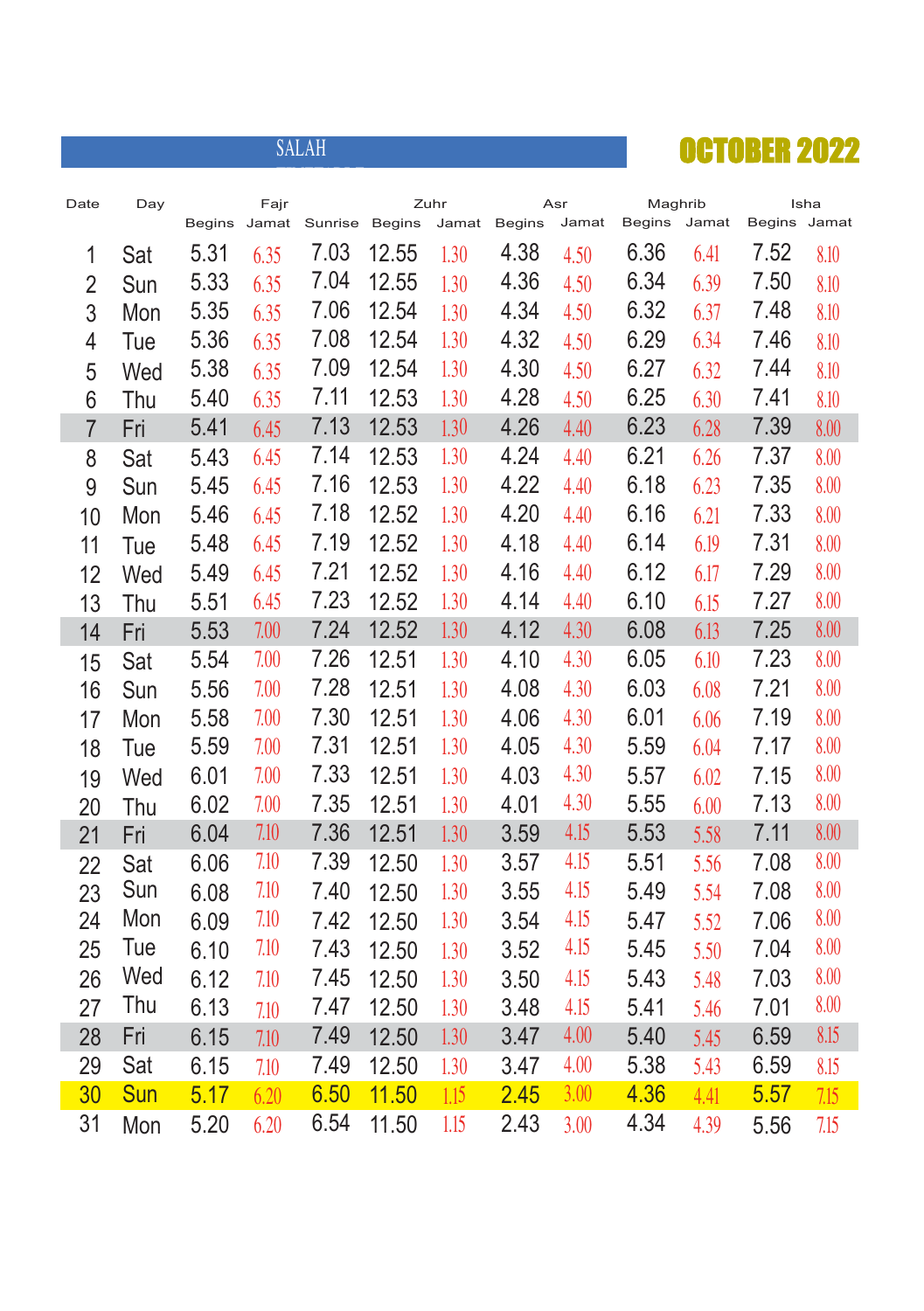|                | BER<br>11 | 2022         |      |                |       |       |               | <b>SALAH TIMETABLE</b> |               |       |              |      |
|----------------|-----------|--------------|------|----------------|-------|-------|---------------|------------------------|---------------|-------|--------------|------|
| Date           | Day       |              | Fajr |                | Zuhr  |       |               | Asr                    | Maghrib       |       | Isha         |      |
|                |           | Begins Jamat |      | Sunrise Begins |       | Jamat | <b>Begins</b> | Jamat                  | <b>Begins</b> | Jamat | Begins Jamat |      |
| $\mathbf{1}$   | Tue       | 5.21         | 6.20 | 6.56           | 11.50 | 1.15  | 2.42          | 3.00                   | 4.32          | 4.37  | 5.55         | 7.15 |
| $\overline{2}$ | Wed       | 5.23         | 6.20 | 6.57           | 11.50 | 1.15  | 2.40          | 3.00                   | 4.31          | 4.36  | 5.53         | 7.15 |
| 3              | Thu       | 5.24         | 6.20 | 6.59           | 11.50 | 1.15  | 2.39          | 3.00                   | 4.29          | 4.34  | 5.52         | 7.15 |
| $\overline{4}$ | Fri       | 5.26         | 6.30 | 7.01           | 11.50 | 1.15  | 2.37          | 2.50                   | 4.27          | 4.32  | 5.50         | 7.15 |
| 5              | Sat       | 5.27         | 6.30 | 7.03           | 11.50 | 1.15  | 2.36          | 2.50                   | 4.25          | 4.30  | 5.49         | 7.15 |
| 6              | Sun       | 5.29         | 6.30 | 7.05           | 11.50 | 1.15  | 2.34          | 2.50                   | 4.24          | 4.29  | 5.47         | 7.15 |
| $\overline{7}$ | Mon       | 5.30         | 6.30 | 7.06           | 11.50 | 1.15  | 2.33          | 2.50                   | 4.22          | 4.27  | 5.46         | 7.15 |
| 8              | Tue       | 5.32         | 6.30 | 7.08           | 11.51 | 1.15  | 2.31          | 2.50                   | 4.21          | 4.26  | 5.45         | 7.15 |
| 9              | Wed       | 5.33         | 6.30 | 7.10           | 11.51 | 1.15  | 2.30          | 2.50                   | 4.19          | 4.24  | 5.44         | 7.15 |
| 10             | Thu       | 5.35         | 6.30 | 7.11           | 11.51 | 1.15  | 2.28          | 2.50                   | 4.18          | 4.23  | 5.42         | 7.15 |
| 11             | Fri       | 5.36         | 6.40 | 7.13           | 11.51 | 1.15  | 2.27          | 2.45                   | 4.16          | 4.21  | 5.41         | 7.15 |
| 12             | Sat       | 5.37         | 6.40 | 7.15           | 11.51 | 1.15  | 2.26          | 2.45                   | 4.15          | 4.20  | 5.40         | 7.15 |
| 13             | Sun       | 5.39         | 6.40 | 7.17           | 11.51 | 1.15  | 2.24          | 2.45                   | 4.13          | 4.18  | 5.39         | 7.15 |
| 14             | Mon       | 5.40         | 6.40 | 7.18           | 11.52 | 1.15  | 2.23          | 2.45                   | 4.12          | 4.17  | 5.38         | 7.15 |
| 15             | Tue       | 5.42         | 6.40 | 7.20           | 11.52 | 1.15  | 2.22          | 2.45                   | 4.11          | 4.16  | 5.37         | 7.15 |
| 16             | Wed       | 5.43         | 6.40 | 7.22           | 11.52 | 1.15  | 2.21          | 2.45                   | 4.10          | 4.15  | 5.36         | 7.15 |
| 17             | Thu       | 5.44         | 6.40 | 7.23           | 11.52 | 1.15  | 2.20          | 2.45                   | 4.09          | 4.14  | 5.35         | 7.15 |
| 18             | Fri       | 5.46         | 7.00 | 7.25           | 11.53 | 1.15  | 2.19          | 2.40                   | 4.08          | 4.13  | 5.34         | 7.15 |
| 19             | Sat       | 5.47         | 7.00 | 7.26           | 11.53 | 1.15  | 2.18          | 2.40                   | 4.07          | 4.12  | 5.33         | 7.15 |
| 20             | Sun       | 5.49         | 7.00 | 7.28           | 11.53 | 1.15  | 2.17          | 2.40                   | 4.06          | 4.11  | 5.32         | 7.15 |
| 21             | Mon       | 5.50         | 7.00 | 7.30           | 11.53 | 1.15  | 2.16          | 2.40                   | 4.05          | 4.10  | 5.32         | 7.15 |
| 22             | Tue       | 5.51         | 7.00 | 7.31           | 11.54 | 1.15  | 2.15          | 2.40                   | 4.04          | 4.09  | 5.31         | 7.15 |
| 23             | Wed       | 5.52         | 7.00 | 7.33           | 11.54 | 1.15  | 2.14          | 2.40                   | 4.03          | 4.08  | 5.30         | 7.15 |
| 24             | Thu       | 5.54         | 7.00 | 7.34           | 11.54 | 1.15  | 2.13          | 2.40                   | 4.02          | 4.07  | 5.30         | 7.15 |
| 25             | Fri       | 5.55         | 7.05 | 7.36           | 11.55 | 1.15  | 2.12          | 2.40                   | 4.01          | 4.06  | 5.29         | 7.15 |
| 26             | Sat       | 5.56         | 7.05 | 7.37           | 11.55 | 1.15  | 2.12          | 2.40                   | 4.00          | 4.05  | 5.28         | 7.15 |
| 27             | Sun       | 5.57         | 7.05 | 7.39           | 11.56 | 1.15  | 2.11          | 2.40                   | 3.59          | 4.04  | 5.28         | 7.15 |
| 28             | Mon       | 5.57         | 7.05 | 7.39           | 11.56 | 1.15  | 2.11          | 2.40                   | 3.58          | 4.03  | 5.27         | 7.15 |
| 29             | Tue       | 6.00         | 7.05 | 7.41           | 11.56 | 1.15  | 2.11          | 2.40                   | 3.58          | 4.03  | 5.27         | 7.15 |
| 30             | Wed       | 6.00         | 7.05 | 7.41           | 11.56 | 1.15  | 2.09          | 2.40                   | 3.56          | 4.01  | 5.27         | 7.15 |